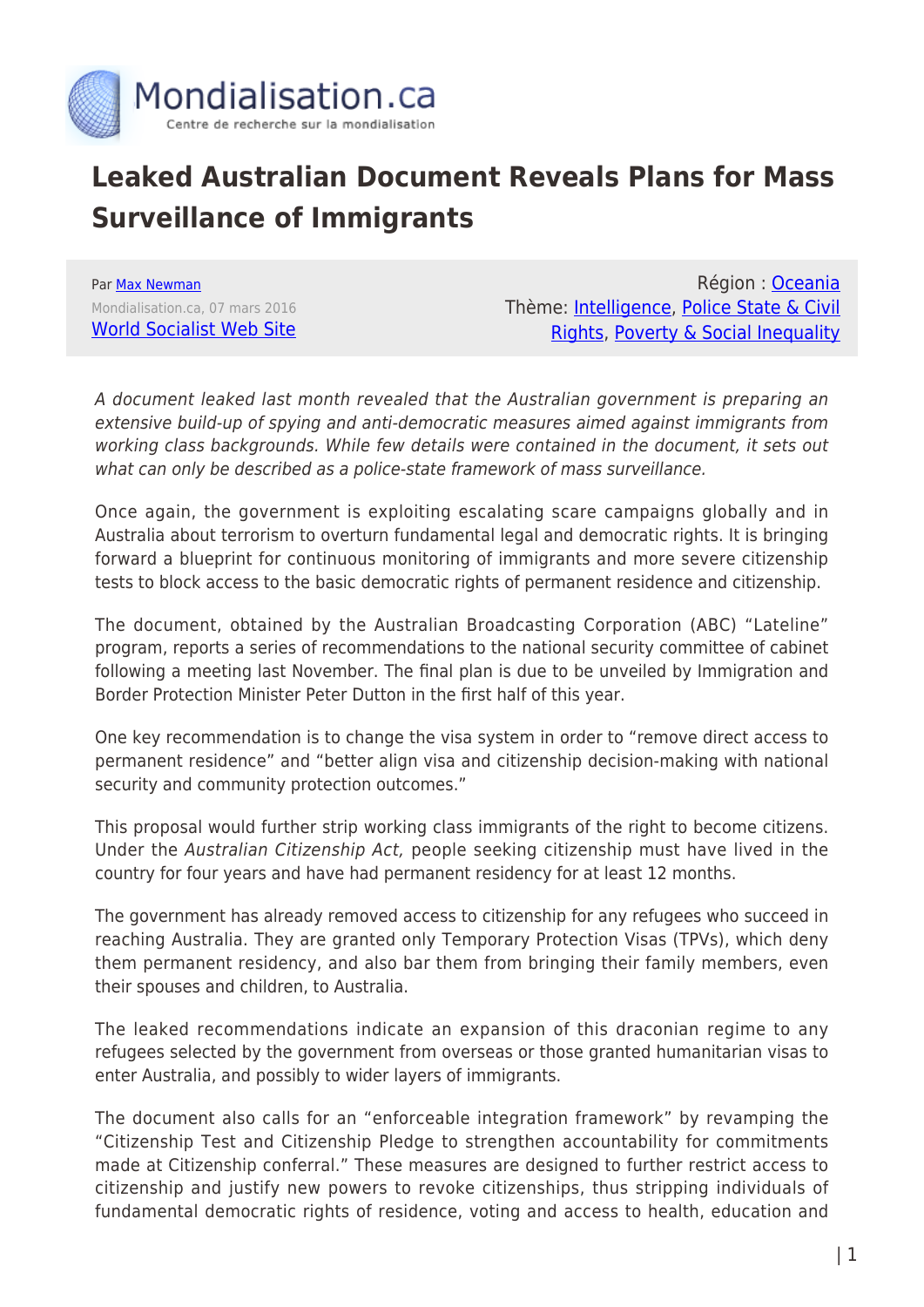welfare services.

Following the still-unexplained 9/11 terrorist attacks in the US, the Howard Liberal-National government, supported by the Labor Party, imposed a new citizenship test. It forced applicants to answer 30 written questions, all in English, on Australian "values," history and society.

As well as requiring people to identify with "values" defined by the government, the test was designed to discriminate against non-English speaking migrants and poorer immigrants who could not afford thousands of dollars for English lessons.

The legislation gave the government enhanced powers to deny citizenship, and basic democratic rights that come with it, to anyone who was regarded as being not of "good character" or who received an adverse security assessment by the Australian Security Intelligence Organisation (ASIO), the domestic spy agency. This gave governments and ASIO wide scope to bar citizenship to anyone regarded as a political threat to the ruling establishment.

These mechanisms were taken further when the Australian Citizenship (Allegiance to Australia) Act was introduced last December, again with bipartisan support. This legislation hands the government the power to strip citizenship from any dual citizen by ministerial decree on the basis of allegations of involvement in terrorism, fighting for a foreign force or other offences.

The leaked document proposes stricter "security checks" on the intake of 12,000 Syrian and Iraqi refugees that the government promised last September as millions of people fled the devastating wars instigated by the US and its allies, including Australia, in the Middle East. The government's commitment was only made reluctantly, amid an outpouring of public support for the refugees.

According to the document, the security checks must exceed "those put in place by European countries to manage the irregular movement of people across continental Europe." The screening regime imposed by the government is already so severe that only 26 Syrian refugees had been settled in Australia by last month.

The document recommends that "these additional screening criteria be applied to the entire Humanitarian Program," thus extending the assessments conducted by ASIO to every person seeking a humanitarian visa.

Going further, the document proposes a "visa risk assessment tool that establishes an intelligence-led threat identification and risk profiling capability incorporating immigration as well as national security and criminality risk for visa applicants."

This would require "enhanced access, use and protection of sensitive information to strengthen intelligence-led, risk-based decision making across the continuum, from pre-visa stage through to post-citizenship conferral." This proposal is tantamount to a monitoring system for all visa holders for their entire lives, even after they become citizens.

The pretext for this surveillance is the threat of terrorism and "Australia's potential exposure to the risks posed by extremism and radicalisation of migrants, including humanitarian entrants." The document cites last year's terrorist attacks in Paris and "social unrest" in Cologne—both highly dubious events that have been seized upon by media outlets and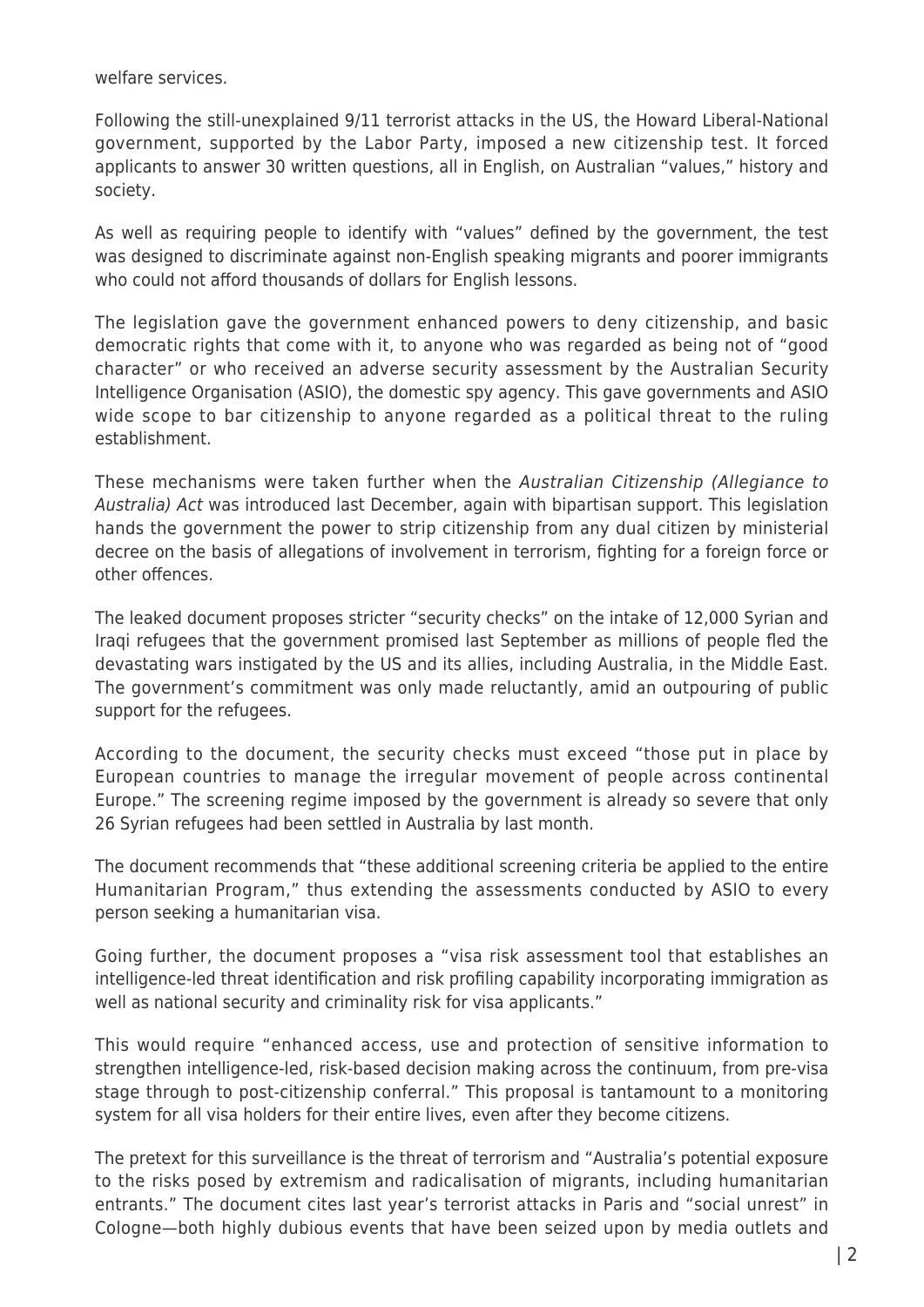governments around the world to ramp up police powers and anti-refugee xenophobia.

Likewise, the document invokes two equally doubtful events in Australia—the 2014 Sydney cafe siege and the police killing of Abdul Numan Haider, an Afghani teenager, in Melbourne, Victoria—to justify placing all immigrant families under surveillance.

Without providing details, the document advocates measures that enhance "social cohesion" to reduce the "risk of radicalisation." It refers to an "extremist landscape" in Australia that has been "significantly influenced by our refugee intake and subsequent related migration from relatives and spouses (chain migration)." In other government documents, references to "radicalisation" and "extremism" have gone far beyond terrorism to include left-wing, environmental and anti-capitalist activism.

In a particularly inflammatory and xenophobic section, the document states: "The most prominent ethnic group amongst Australian Sunni extremists are the Lebanese." It asserts that the majority of these extremist "cohorts" were from the refugee intake during the 1975-90 Lebanese civil war "as well as their extended families and Australia-born descendants."

As well as pointing to ethnic and religious profiling, the document calls for the tighter selection of immigrants on "an economic basis"—that is, on their capacity to be profitably exploited by employers and the corporate elite more generally.

In the name of "social cohesion" the document disparages family reunion immigration and claims better "integration" by "Skill stream migrants" who are better equipped with the "three E's": "English language proficiency, education and employment."

Once it was leaked, Immigration Minister Dutton denied seeing the cabinet document. Nevertheless, he confirmed its thrust. He insisted that the government would be "tough in terms of the screening processes" because "this is a very serious time for our country, for Western democracies … people will pretend to be refugees when they're not."

Labor leader Bill Shorten said nothing about the content of the document, instead criticising the government as "disturbingly" leak-prone on "national security." Labor's shadow immigration minister Richard Marles echoed Shorten's comments, while saying the document "verges dangerously down the path of putting in place a discriminatory immigration policy."

In truth, the document's recommendations are completely in line with the regressive agenda pioneered by the Labor Party, which first introduced the mandatory detention of refugees in 1992 and reopened the offshore detention centres on Nauru and Manus Island in 2012. Labor has also voted for the barrage of anti-terrorism and citizenship legislation, overturning basic democratic rights.

La source originale de cet article est [World Socialist Web Site](http://www.wsws.org/en/articles/2016/03/07/immi-m07.html) Copyright © [Max Newman](https://www.mondialisation.ca/author/max-newman), [World Socialist Web Site,](http://www.wsws.org/en/articles/2016/03/07/immi-m07.html) 2016